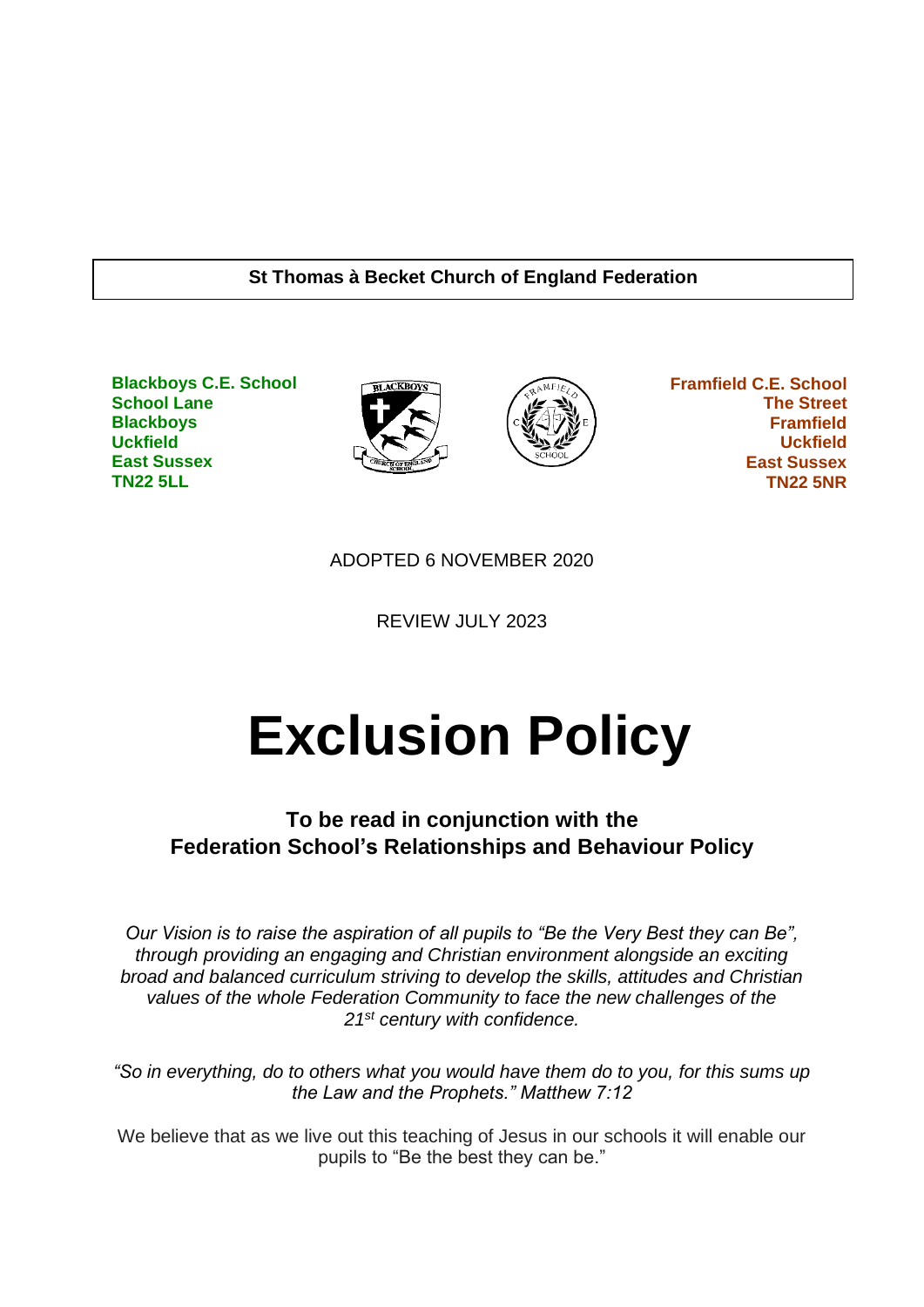| <b>CONTENTS</b>                                           | <b>PAGE</b>    |
|-----------------------------------------------------------|----------------|
| Introduction                                              | 3              |
| <b>Managing Disruptive Behaviour</b>                      | 3              |
| Use of Exclusion                                          | 3              |
| Length of Exclusion                                       | 5              |
| Setting and Marking of Work                               | 5              |
| Informing Parents about an Exclusion                      | 5              |
| Informing the Governors' Discipline Committee and the LEA | 6              |
| The Governors' Disciplinary Committee                     | $6\phantom{1}$ |
| <b>Review</b>                                             | $\overline{7}$ |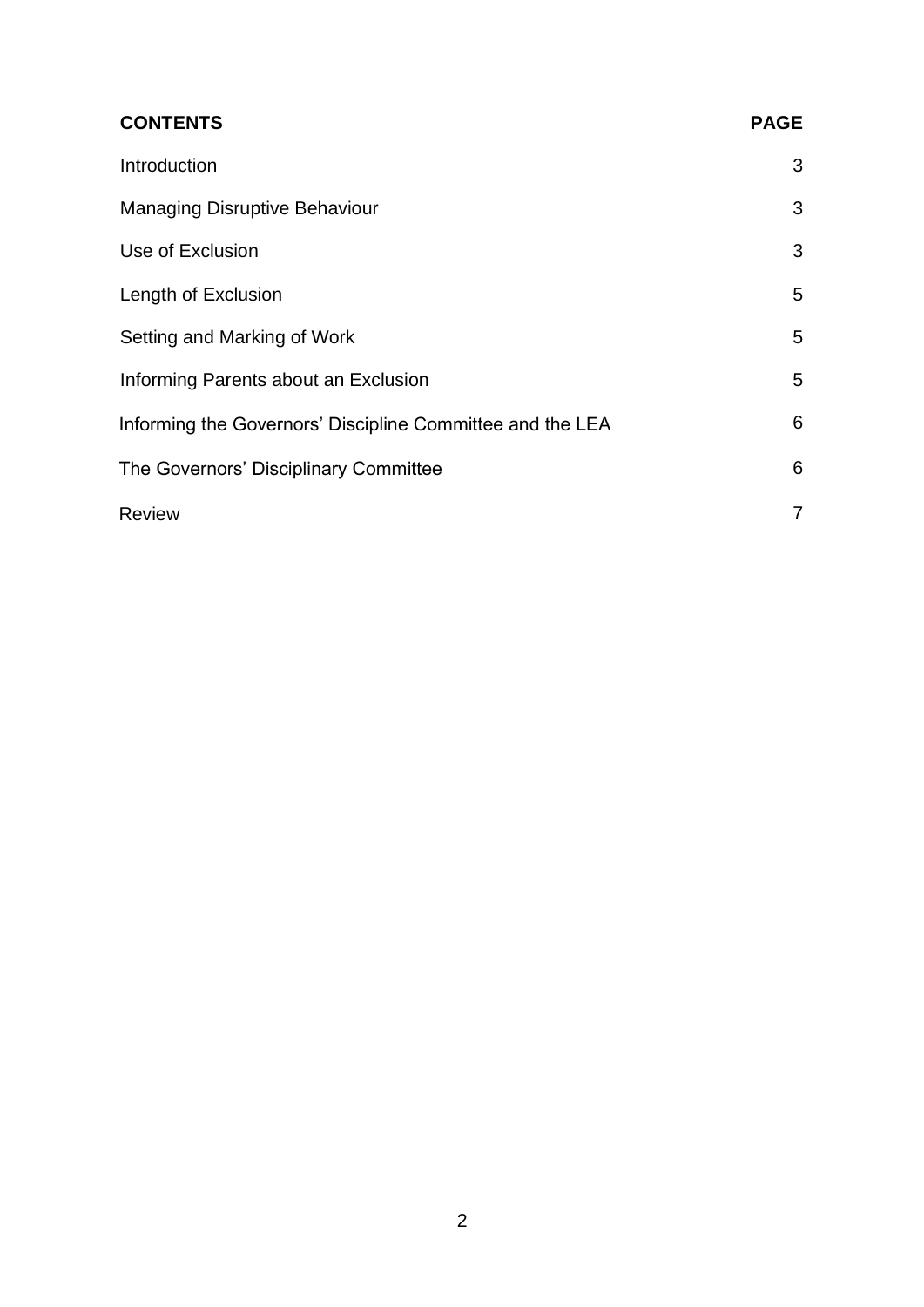# **Introduction**

The Exclusion Procedures for St Thomas à Becket Church of England Federation (which is referred to as the Federation in the rest of this document) are based on guidance offered by the Local Education Authority (LEA), specifically the East Sussex County Council Exclusion Guidance for schools and Academies, 2017, which is itself based upon the DfE Guidance document, 'Exclusion from Maintained Schools, Academies and Pupil Referral Units in England.'

Only the Federation's Headteachers (referred to as Headteacher for the remainder of this policy) can exclude a pupil from a school within the Federation (exceptionally this power rests with a senior teacher should the Headteacher be absent from school due to illness, supported by the Headteacher from the other Federation School).

# **Managing Disruptive Behaviour**

The Federation has effective and well-understood arrangements to support teachers and other members of staff dealing with pupils who cause difficulties. These are clearly set out in each Federation School's Relationships and Behaviour Policy.

Pupil's behaviour is managed largely by the positive reinforcement of good behaviour and by dealing with inappropriate behaviour in a firm but fair manner. When necessary, sanctions are applied fairly and consistently to all pupils, taking account of all circumstances including the child's age. Sanctions might include:

- a move down the class behaviour chart ultimately ending in a partial withdrawal of a break or lunchtime privilege (following a warning)
- removal from the class/group
- completion of assigned work
- carrying out a useful task in their school
- withdrawal from, for example, a particular lesson or peer group
- withholding participation in any school trips, sports events or clubs that are not an essential part of the curriculum
- internal exclusion at break, lunch or from the classroom.

# **Use of Exclusion**

A decision to exclude a child will be taken only:

- in response to a serious breach of the Federation School's Relationships and Behaviour Policy; and
- if allowing a pupil to remain in school would seriously harm the education or welfare of the pupil or of others in the school.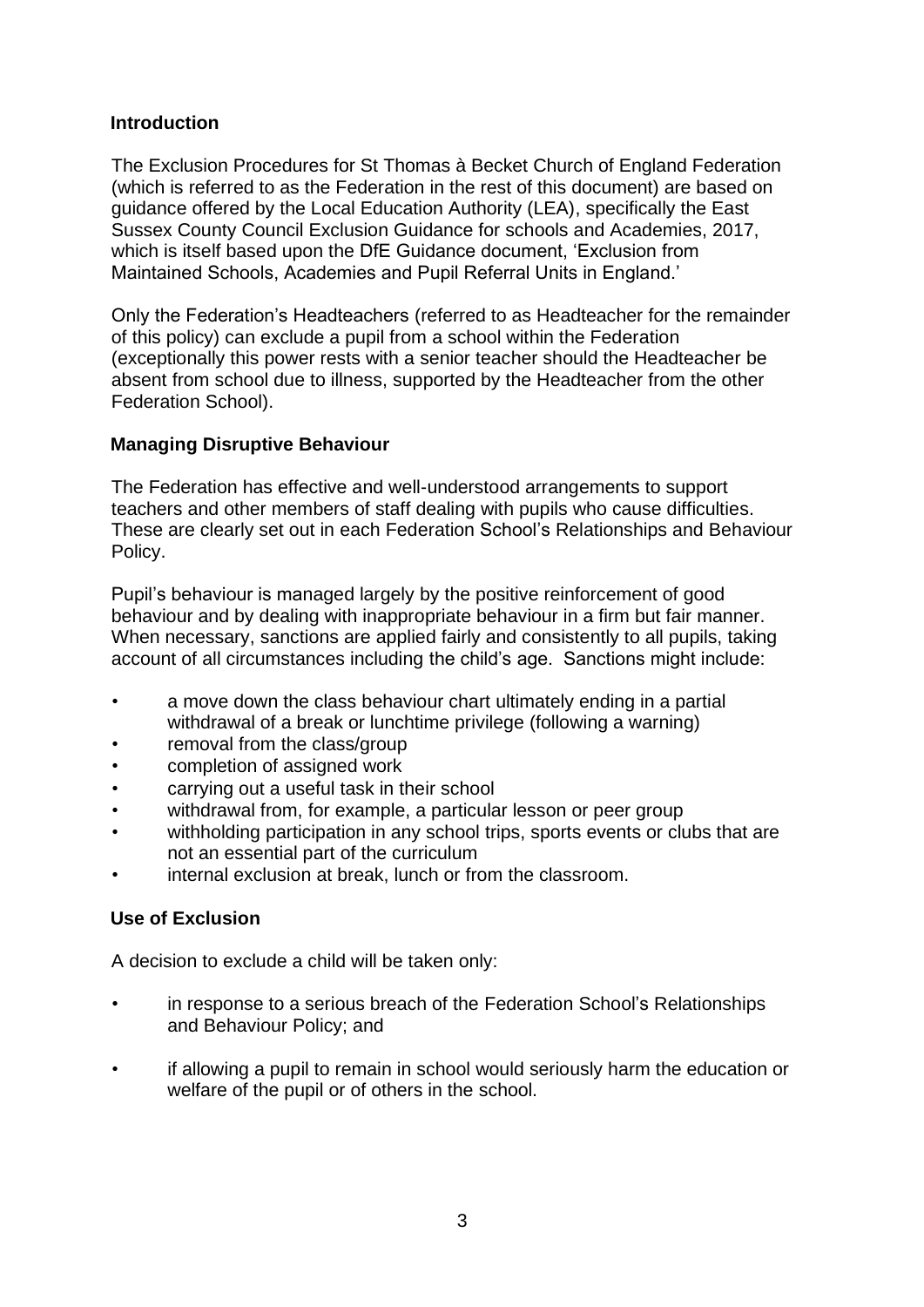Before reaching a decision to exclude the Headteacher will undertake a thorough investigation of the allegations, allowing the pupil to give his/her version of events, and taking into consideration the following:

- the age, additional needs and state of health and mental health of the pupil;
- the pupil's previous record:
- the pupil's domestic situation if known, and any possible recent family changes (e.g. divorce, redundancy, bereavement, breakdown of Social Service placement or imprisonment);
- the extent to which parental, peer or other pressure may have contributed to the offence;
- whether the pupil committed the offence on his/her own or was part of a group;
- whether the incident appeared to be provoked by racial/sexual harassment, bullying etc.;
- whether the pupil is from a group at particular risk e.g. looked after children; minority ethnic children, travellers etc.

Before excluding a child, in most cases a range of alternative strategies will have been tried.

The Headteacher will, if necessary, consult others, being careful not to involve members of the Governors' Disciplinary Committee (GDC) and, as far as possible, keep the matter confidential until the GDC has met.

#### Pupils with Special Educational Needs

Other than in the most exceptional circumstances, the Federation will avoid permanently excluding pupils with statements of special educational need. LEA and other professional advice will be sought should any such situations arise.

#### Drugs-related Exclusion

Liaison with appropriate support services will take place regarding any drugsrelated exclusions.

#### Exclusions will not be used for:

- breaking their school's Uniform Policy including hairstyle, jewellery, make-up
- lateness or truancy
- poor academic performance or failure to do homework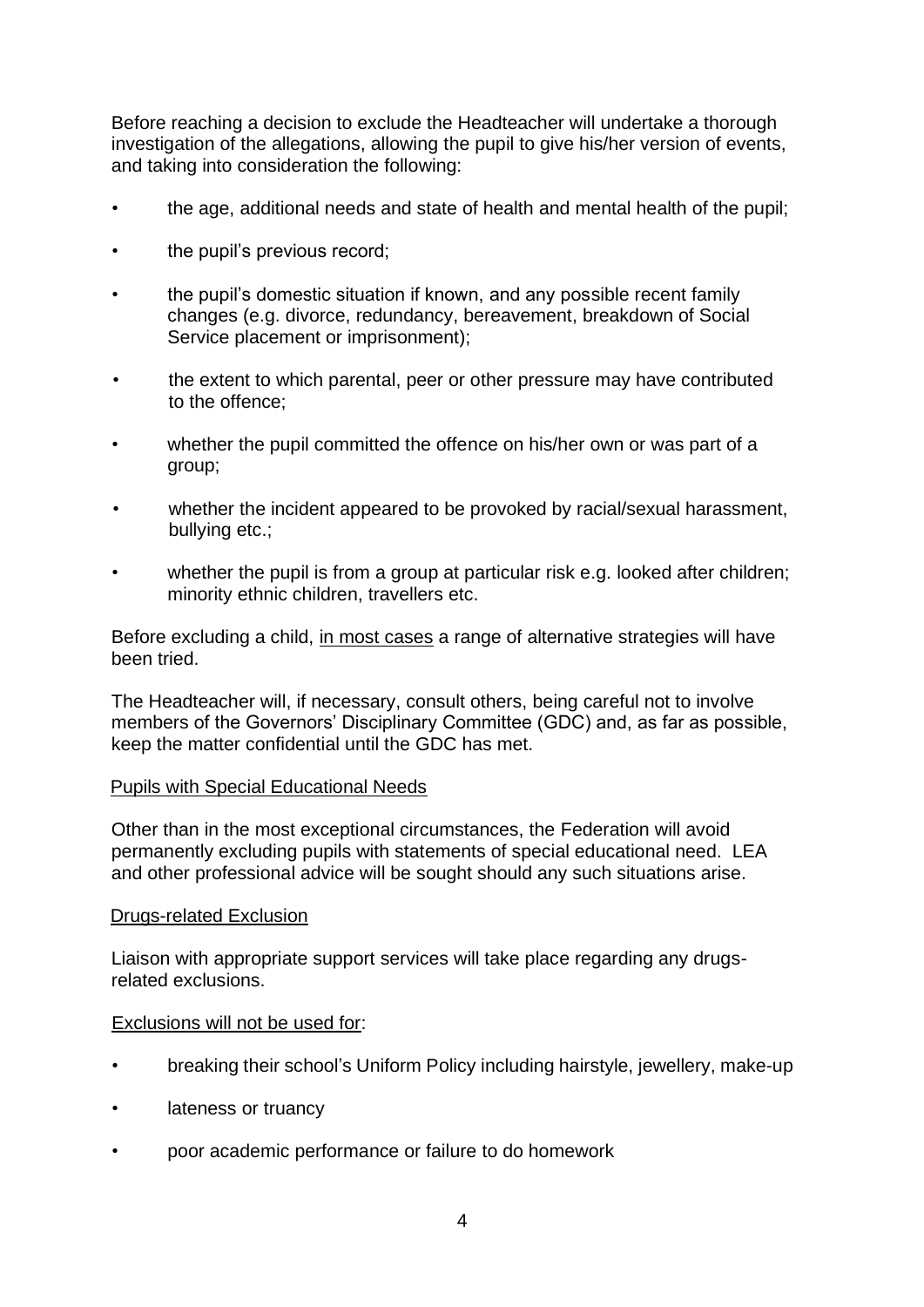#### • minor incidents

# **Length of Exclusion**

#### Fixed Period Exclusions

The law allows a Headteacher to exclude a pupil for up to 45 days in a school year. However, individual exclusions should be for the shortest time necessary.

#### Permanent Exclusions

A decision to exclude a child permanently is the final step in the process of dealing with disciplinary offences. If a fixed period exclusion is converted into a permanent exclusion, this will be treated as a separate and additional exclusion.

#### **Setting and Marking of Work**

In all cases of more than one day exclusion work will be provided for the pupil and will be marked. In the case of a permanent exclusion work will be set and marked during the period in which the excluded pupil remains on the Federation School's roll i.e. until the exclusion process is concluded.

#### **Informing Parents about an Exclusion**

A parent of any excluded pupil will be notified immediately, ideally by telephone, followed by letter within one school day.

Letters about fixed period and permanent exclusions will explain the following:

- why the pupil has been excluded
- steps taken by the school to try to avoid exclusion e.g. strategies attempted
- length of the exclusion, and the date and time the pupil should return. (If the exclusion is for lunchtimes, the arrangements for providing a meal for any pupil entitled to free school meals)
- if the exclusion is permanent, the date it takes effect and details of previous fixed period exclusions, previous warning or other disciplinary measures
- arrangements for the setting and marking of work during the period of exclusion
- parent's right to state their case to the Governors' Disciplinary Committee (GDC) and the contact person should they wish to do so
- the latest date the parent(s) can put a statement to the GDC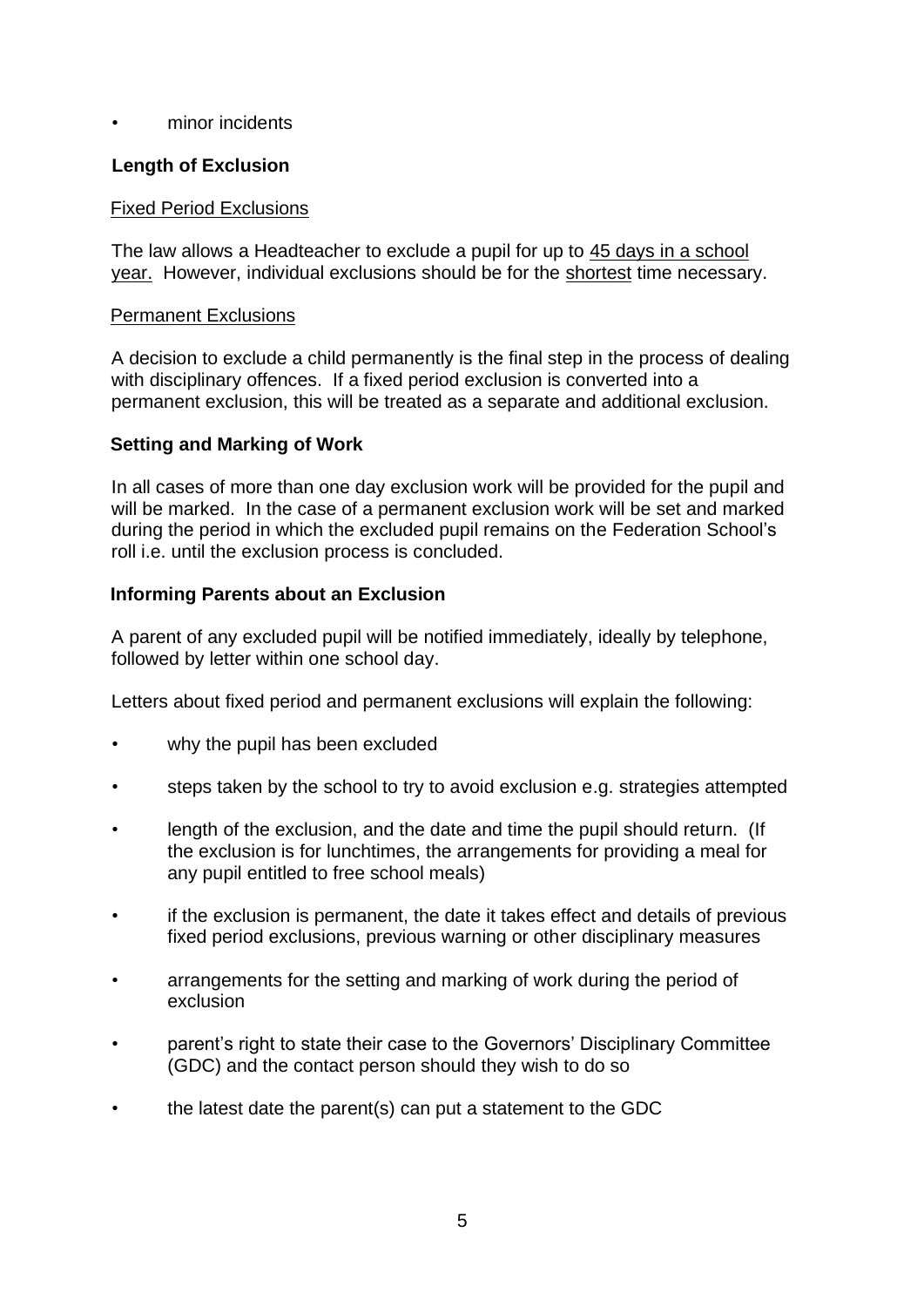- When there is a legal requirement for the Governing Body to consider the exclusion, that the parents have a right to attend the meeting, be represented at the meeting (at their own expense) and to bring a friend
- parent's right to see their child's school record
- the name and number of the LEA Exclusion Administrator who can provide advice
- That, if the pupil is of compulsory school age, for the first 5 days of any exclusion (or until any alternative provision begins) parents are required to ensure that their child is not present in a public place without reasonable justification and that parents may be given a fixed penalty notice if they fail to do so.

Exclusions will always be treated in the strictest of confidence.

# **Informing the Governors' Discipline Committee and the LEA**

The Headteacher has a duty to inform the Governing Body and the Local Authority if the exclusion:

- is a permanent exclusion
- is a fixed term exclusion where the Headteacher has indicated to the parent that following further investigation it may be made permanent
- would result in the pupil being excluded for more than 5 days in a term
- would result in a pupil missing a public exam or national curriculum test.

The Headteacher will inform the LEA Exclusions Administrator immediately of all exclusions using form EXNO1 attached to a copy of the letter which has been sent to the parent(s). Notifications of exclusion must be received by the LA within 24 hours of the exclusion

The Headteacher MUST notify the LA and Governing Body of all exclusions once a term.

If a pupil who is being Permanently Excluded lives outside the Local Authority in which the school is based, the Headteacher MUST also advise the pupil's 'home authority' without delay.

#### **The Governors' Disciplinary Committee**

In the event of an exclusion, the Governing Body shall follow the clear procedures as outlined in East Sussex County Council Exclusion Guidance for schools and Academies, 2017, which is itself based upon the DfE Guidance document, 'Exclusion from Maintained Schools, Academies and Pupil Referral Units in England.'